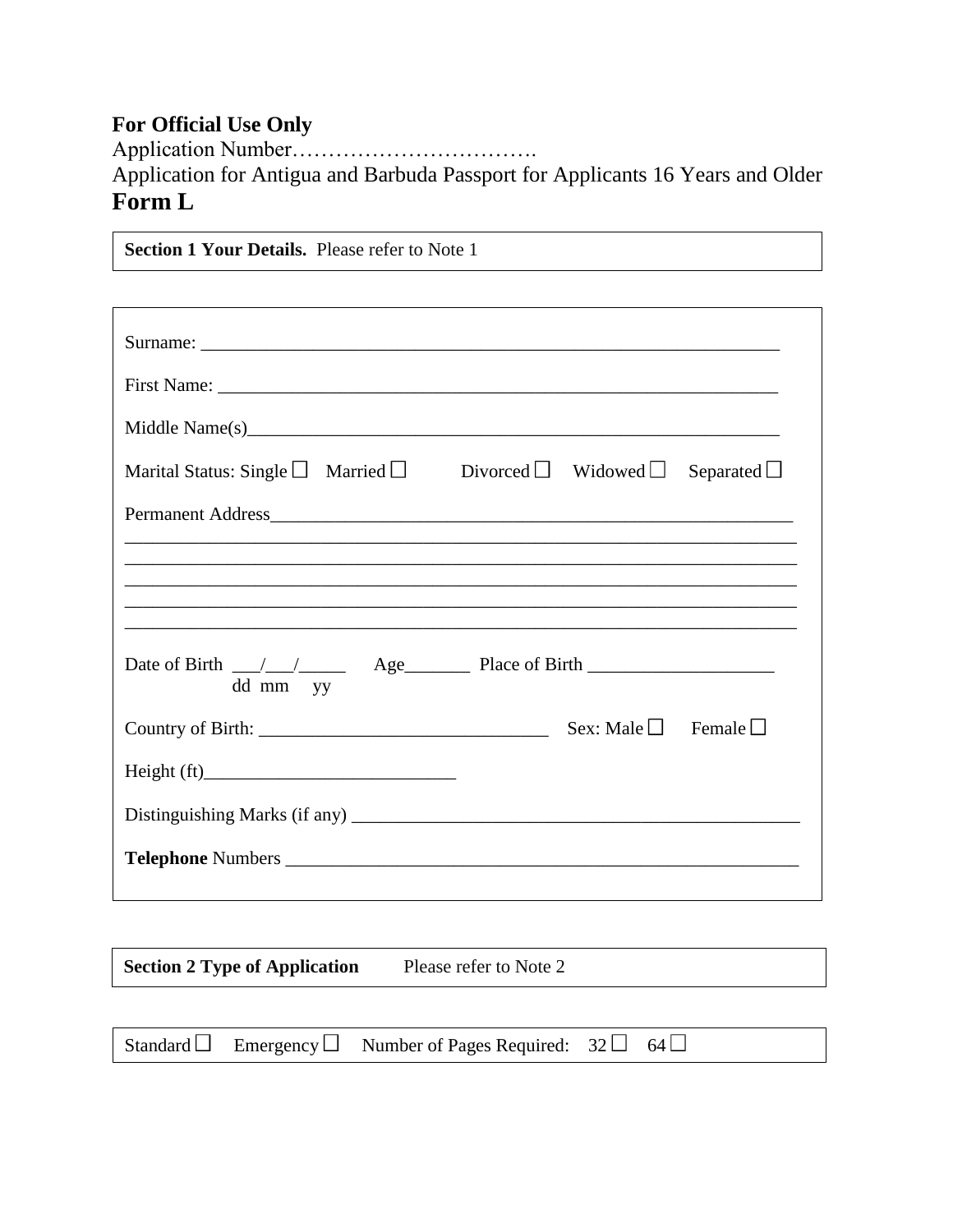| <b>Section 3 Reason for Application</b><br>Please refer to Note 3                                                    |                                                                 |
|----------------------------------------------------------------------------------------------------------------------|-----------------------------------------------------------------|
|                                                                                                                      |                                                                 |
| A) New (First Time) Issue                                                                                            | F) Reissue Due to Name Change $\Box$                            |
| B) Reissue of Expired Passport                                                                                       | F1) Reason for Name Change<br>(tick below)                      |
| C) Reissue of full Passport                                                                                          | Marriage $\Box$<br>Adoption $\Box$                              |
|                                                                                                                      | Deed Poll $\Box$                                                |
| D) Reissue of Lost/stolen Passport $\Box$                                                                            | G) Other (please specify) $\Box$                                |
| E) Reissue of Damaged Passport $\Box$                                                                                |                                                                 |
|                                                                                                                      |                                                                 |
| <b>Section 4 National Status</b><br>Please refer to Note 4                                                           |                                                                 |
| Citizen of Antigua and Barbuda by:<br>Birth<br>iii) Naturalization<br>$\mathbf{i}$                                   | v) Registration pursuant to<br>Citizenship by Investment<br>Act |
| $\rm ii)$<br>iv) Registration<br>Descent $\Box$                                                                      | vi) Registration pursuant to                                    |
| pursuant to the                                                                                                      | <b>Millennium Naturalization</b>                                |
| Citizenship<br>Act, Cap. 22                                                                                          | 2004                                                            |
| NB: If you are a citizen of Antigua and Barbuda by naturalization or registration,<br>please complete the following: |                                                                 |
|                                                                                                                      |                                                                 |
| Date of Issue $\_\_\_\_\_\_\_\_\_\_\_\_\_\_\_\_\_\_\_\_\_\_\_$<br>dd mm yy                                           |                                                                 |
|                                                                                                                      |                                                                 |
| Place of Issue $\_\_\_\_\_\_\_\_\_\_\_\_\_\_\_\_\_\_\_\_\_\_\_\_\_\_\_\_\_\_\_\_\_$                                  |                                                                 |

dd mae'r cyfeiriad ar y gynydd a gynydd ar y gynydd ar y gynydd ar y gynydd ar y gynydd ar y gynydd ar y gynyd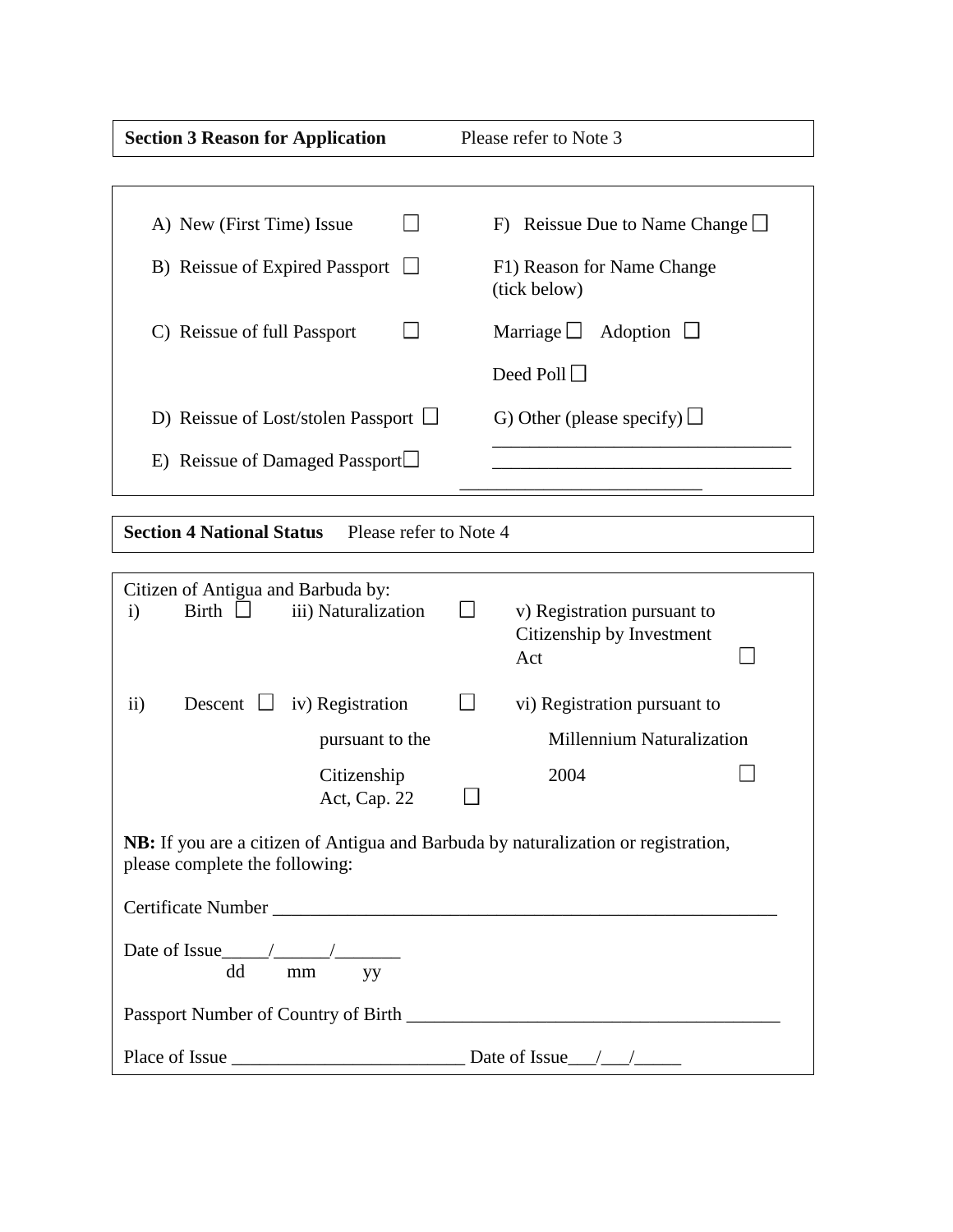| Section 5 Were You Born Outside of Antigua and Barbuda?       | $Yes \Box$ | $N_0$ |
|---------------------------------------------------------------|------------|-------|
| If yes, please refer to Note 5 and then complete this section |            |       |

| <b>Father's Details</b>                                                                                                                                                                                                  |
|--------------------------------------------------------------------------------------------------------------------------------------------------------------------------------------------------------------------------|
| Full                                                                                                                                                                                                                     |
|                                                                                                                                                                                                                          |
| Place and Country of Birth                                                                                                                                                                                               |
|                                                                                                                                                                                                                          |
| Date of Birth $\frac{\sqrt{2}}{2}$<br>dd mm<br>yy                                                                                                                                                                        |
| <b>Mother's Details (if applicable)</b>                                                                                                                                                                                  |
|                                                                                                                                                                                                                          |
| Full<br>Name                                                                                                                                                                                                             |
| Place and Country of Birth<br><u> 1989 - Johann John Stone, mars eta biztanleria (h. 1989).</u>                                                                                                                          |
| Date of Birth $\frac{\ }{\ }$<br>$\sim$ $\sim$<br>dd mm yy                                                                                                                                                               |
| Grandparent's Details (if applicable)                                                                                                                                                                                    |
| Full Name                                                                                                                                                                                                                |
|                                                                                                                                                                                                                          |
| dd mm<br>yу                                                                                                                                                                                                              |
| NB If father, mother or grandparent is a citizen of Antigua and Barbuda by naturalization<br>or registration, please complete the following:                                                                             |
| Please refer to Note 6<br><b>Section 6 Supporting Documents Produced</b><br>Both original and photocopies must be produced.                                                                                              |
|                                                                                                                                                                                                                          |
| The following documents were submitted with the passport application:<br><b>Birth Certificate</b><br>v) Adoption Certificate<br>$\mathbf{i}$<br>vi) Proof of Legal Guardian<br><b>Baptismal Certificate</b><br>$\rm ii)$ |
| vii) Deed Poll<br>Marriage Certificate<br>$\overline{iii}$                                                                                                                                                               |
| Divorce Certificate<br>viii) Other (please specify)<br>iv)                                                                                                                                                               |

\_\_\_\_\_\_\_\_\_\_\_\_\_\_\_\_\_\_\_\_\_\_\_\_\_\_\_\_\_\_\_\_\_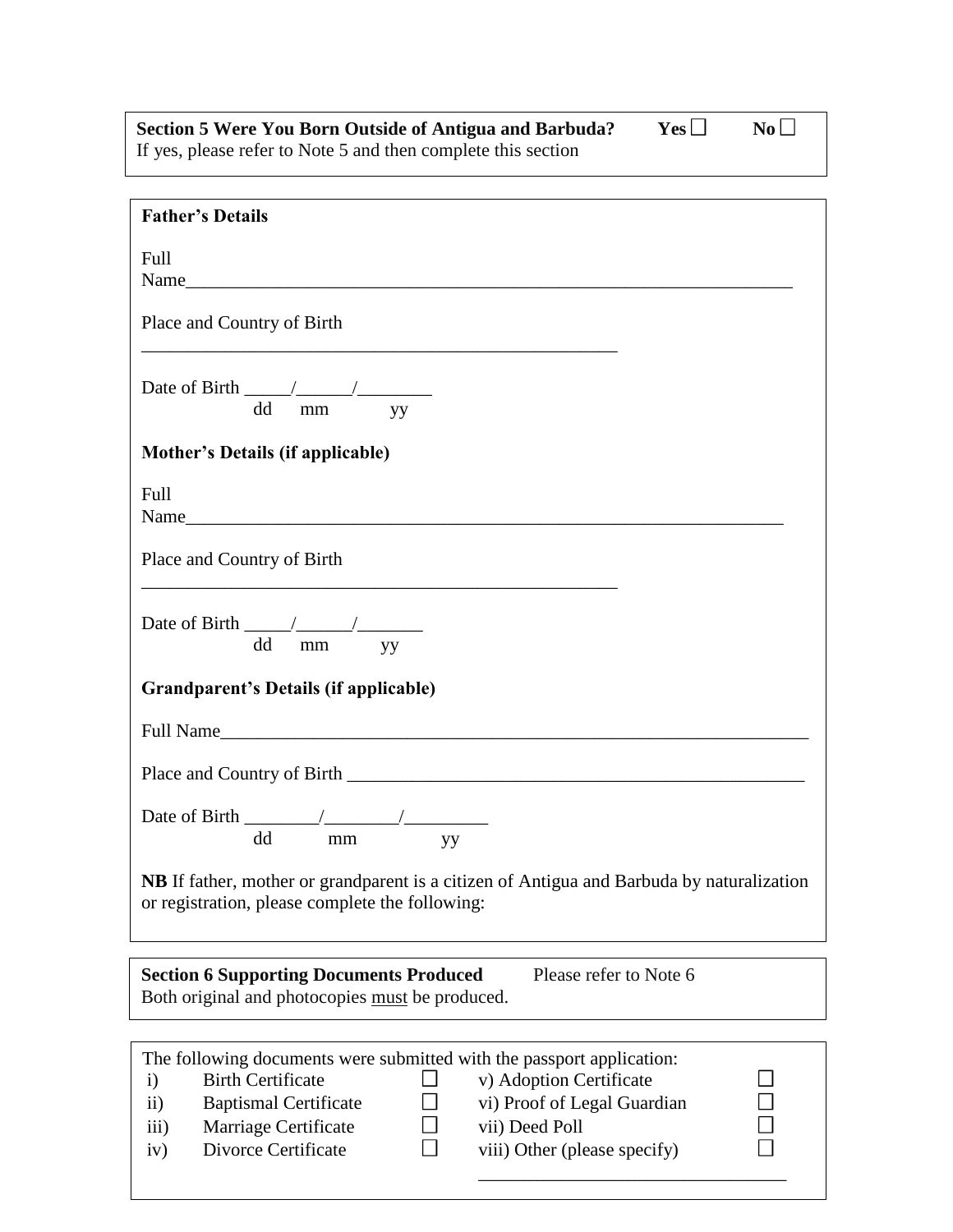| <b>Section 7 Previous Passport</b>                                                              | Please refer to Note 7         |  |
|-------------------------------------------------------------------------------------------------|--------------------------------|--|
| Is the previous passport attached<br>If yes, previous passport number<br>If no, go to section 8 | $Yes \Box$<br>$\overline{N_0}$ |  |

**Section 8 Lost/Stolen Passport** Please refer to Note 8 Give details of the passport which has been lost or stolen

| dd<br>mm<br>yy                                                                               |
|----------------------------------------------------------------------------------------------|
| Your details at time of issue                                                                |
|                                                                                              |
|                                                                                              |
|                                                                                              |
| Marital Status: Single $\Box$ Married $\Box$ Divorced $\Box$ Widowed $\Box$ Separated $\Box$ |
| Circumstances in which passport was lost or why it is not available:                         |
|                                                                                              |
|                                                                                              |
|                                                                                              |
|                                                                                              |
|                                                                                              |
| dd<br>mm<br>yy                                                                               |
| dd<br>mm<br><b>SALA</b>                                                                      |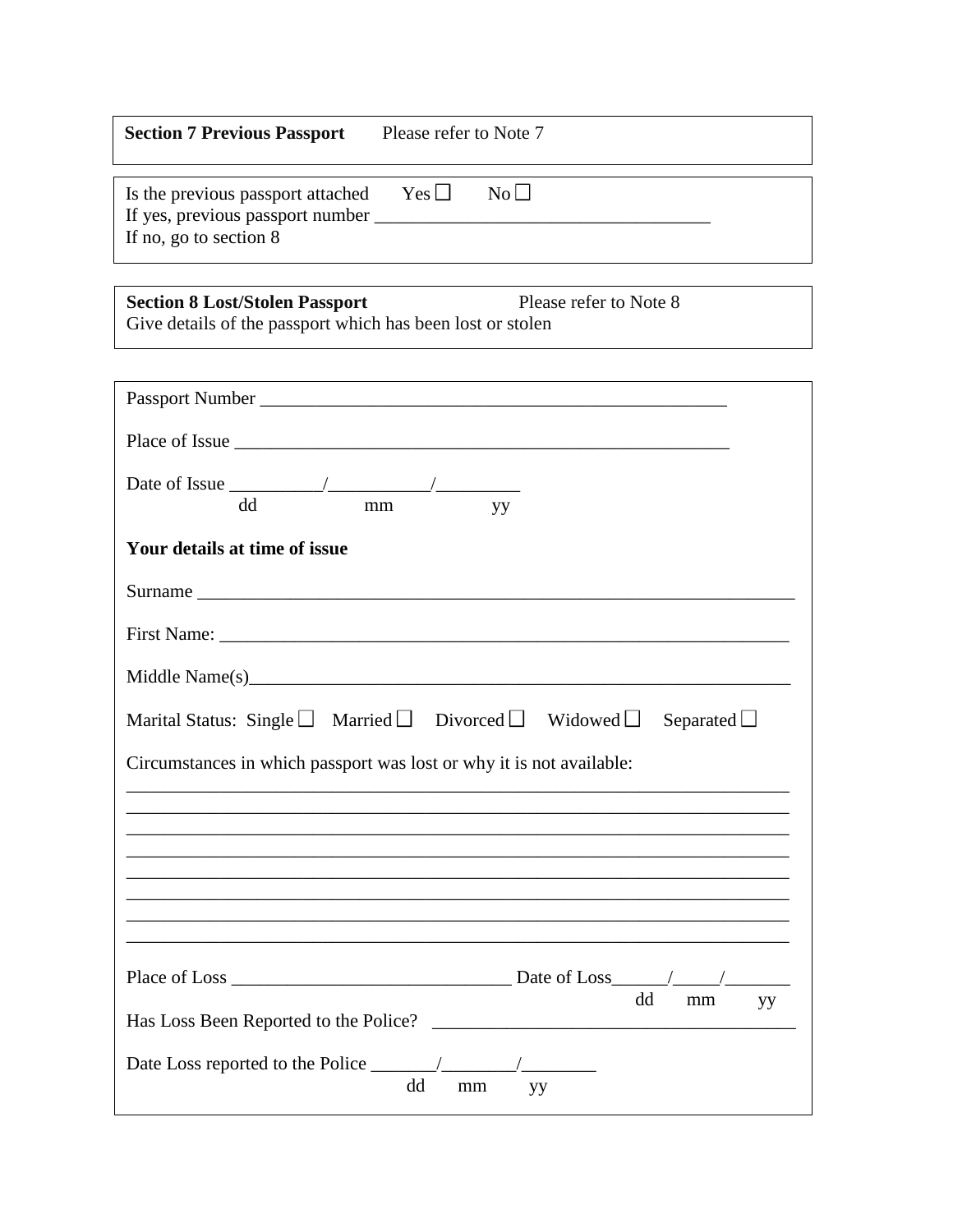**Section 9 Certification Please refer to Notes 9 and 10** 

| *I certify that the applicant has been known personally to me for ______________<br>(state period) and that the photograph which contains my signature, is a true<br>photograph of the applicant.                              |                                         |
|--------------------------------------------------------------------------------------------------------------------------------------------------------------------------------------------------------------------------------|-----------------------------------------|
| Certifier:                                                                                                                                                                                                                     |                                         |
|                                                                                                                                                                                                                                |                                         |
| Address and the contract of the contract of the contract of the contract of the contract of the contract of the contract of the contract of the contract of the contract of the contract of the contract of the contract of th |                                         |
| Contact Number (s) Sandwick Contact Number (s)                                                                                                                                                                                 |                                         |
|                                                                                                                                                                                                                                |                                         |
|                                                                                                                                                                                                                                | dd<br>mm yy                             |
|                                                                                                                                                                                                                                | <b>Official Stamp</b>                   |
| <b>Section 10 Parental Consent</b><br>,我们也不能在这里的时候,我们也不能在这里的时候,我们也不能会在这里的时候,我们也不能会在这里的时候,我们也不能会在这里的时候,我们也不能会在这里的时候,我们也                                                                                                         | Please refer to Note 11                 |
|                                                                                                                                                                                                                                | (Please Print Given and Surnames)       |
| the                                                                                                                                                                                                                            | (Please State -Mother/Father/ Guardian) |
| $\sigma$ of<br>(Please Print Child's Name)                                                                                                                                                                                     |                                         |
| hereby give consent for him $\Box$ her $\Box$ to hold an Antigua and Barbuda passport.                                                                                                                                         |                                         |
| Father's Signature                                                                                                                                                                                                             | dd<br>mm<br>yy                          |
|                                                                                                                                                                                                                                | yy<br>dd<br>mm                          |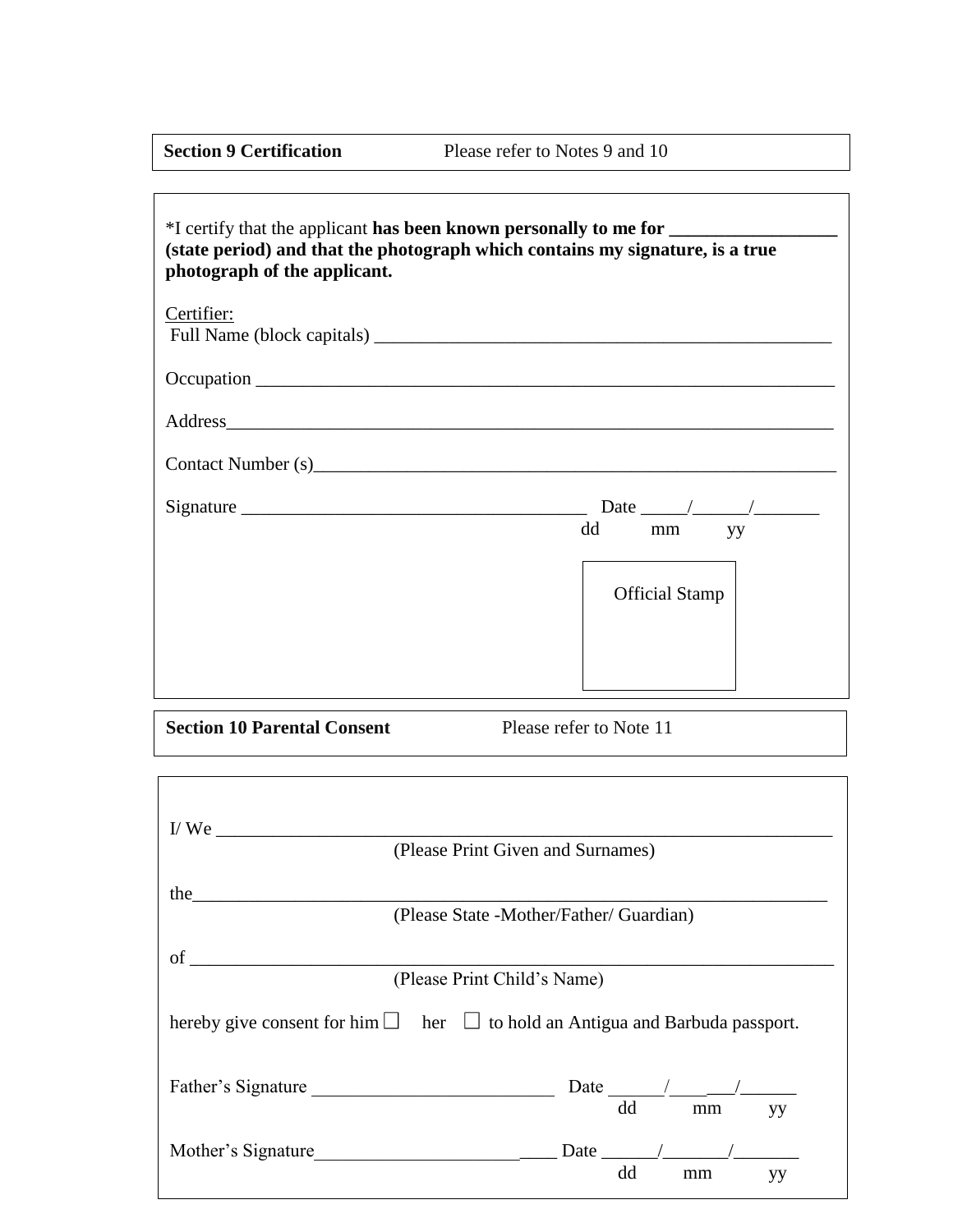| <b>Section 11 Supplementary Information</b> | Please refer to Note 12 |  |
|---------------------------------------------|-------------------------|--|
|                                             |                         |  |
|                                             |                         |  |
|                                             |                         |  |
|                                             |                         |  |
|                                             |                         |  |
|                                             |                         |  |
|                                             |                         |  |
|                                             |                         |  |
|                                             |                         |  |
|                                             |                         |  |
|                                             |                         |  |
|                                             |                         |  |
|                                             |                         |  |
|                                             | yy                      |  |
|                                             |                         |  |
| <b>Section 12 Declaration</b>               | Please refer to Note 13 |  |
| To be signed by all applicants              | dd<br>mm                |  |

I, the undersigned, hereby apply for the issue of a passport. I declare that the information provided in this application is correct to the best of my knowledge and belief and that I have not renounced the status of Citizen of Antigua and Barbuda. I further declare that any and all previous passports granted to me have been surrendered, other than the passport or travel document with the number specified in section  $\Gamma$  of this form which is now attached and that no other application for a passport has been made since the attached passport or travel document was issued to me.

| $\sim$<br>$\mathbf{D}$ |    |                             |  |
|------------------------|----|-----------------------------|--|
|                        | dd | $\sim$<br>,,,,,,,<br>------ |  |

**NB:** For persons under the age of 18, this section must be signed by a parent or court appointed guardian.